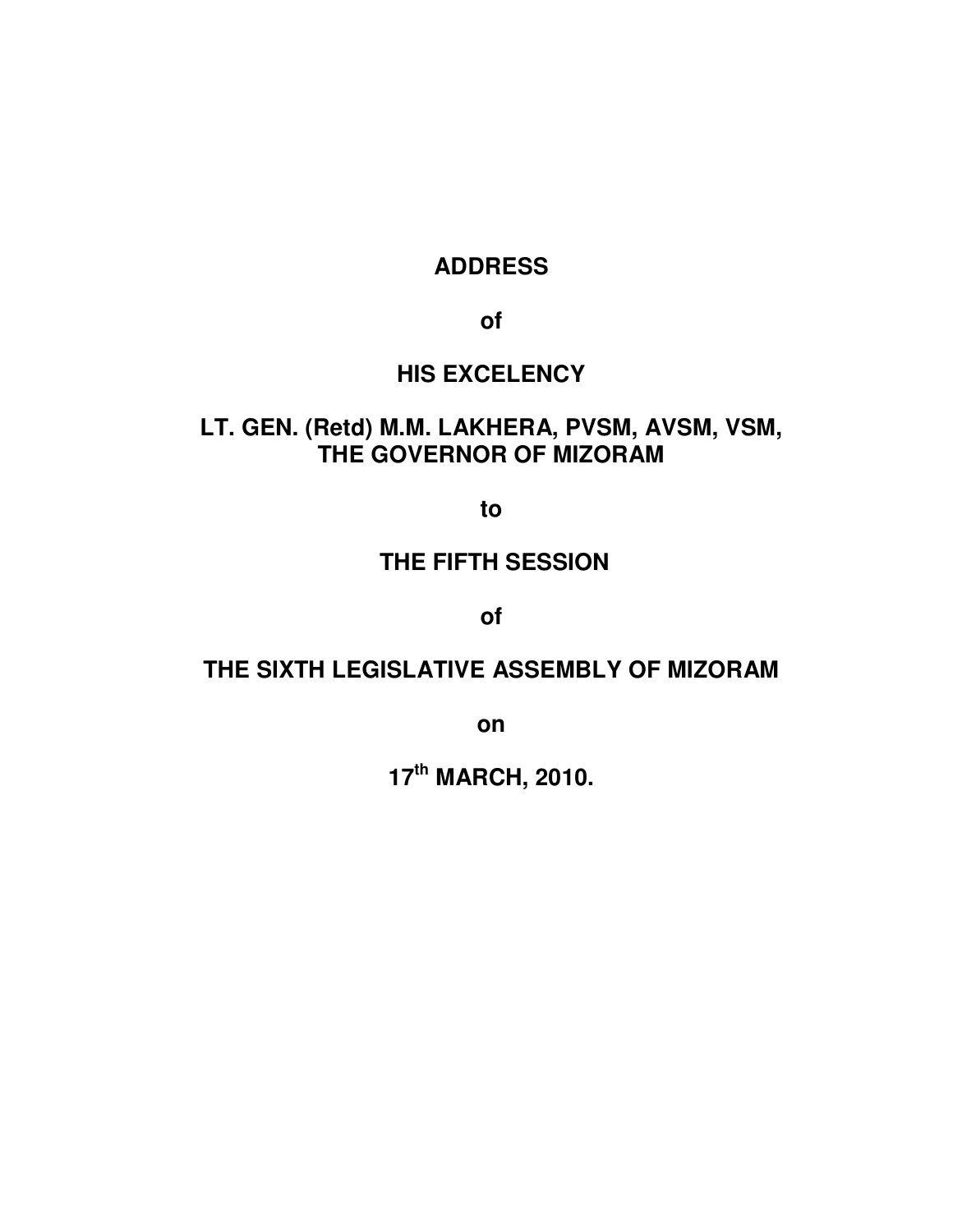#### Hon'ble Speaker and distinguished Members,

 I extend my heartiest welcome to you all to this Fifth Session of the Sixth Legislative Assembly of Mizoram. I also take this opportunity to extend my best wishes and New Year greetings to the people of Mizoram through this august House.

In my address on the  $17<sup>th</sup>$  March last year, I had promised that action will be taken soon to concretise the resolve of the new government to provide development oriented, clean, efficient and responsive administration to build a strong and prosperous Mizoram. I am very happy to state today that my Government is moving in that direction.

My Government continues to accord highest priority to ensure social and economic justice to the poor by relentlessly pushing the development activities with a view to ensure prosperity and economic well being of the people. I hope deliberations in the House will help achieve this objective.

Even though it is difficult to assess the progress made by a government elected for five years in a mere fifteen months, its direction can be fathomed in the light of its policies, goals, projects and objectives. My government has already taken several initiatives to fulfil the promises made in the election manifesto.

I would now briefly highlight the performance and some of the plans and programmes of various departments.

1. My Government is deeply concerned about the condition of the poor and the weak infrastructure in the State. Under the **New Land Use Policy (NLUP)**, the Government visualises total transformation of the economy of the State, based on sustainable land-based economic activities for which Action Plan has been prepared to the tune of Rs. 2,527.20 crores. With the blessings of Chairperson, UPA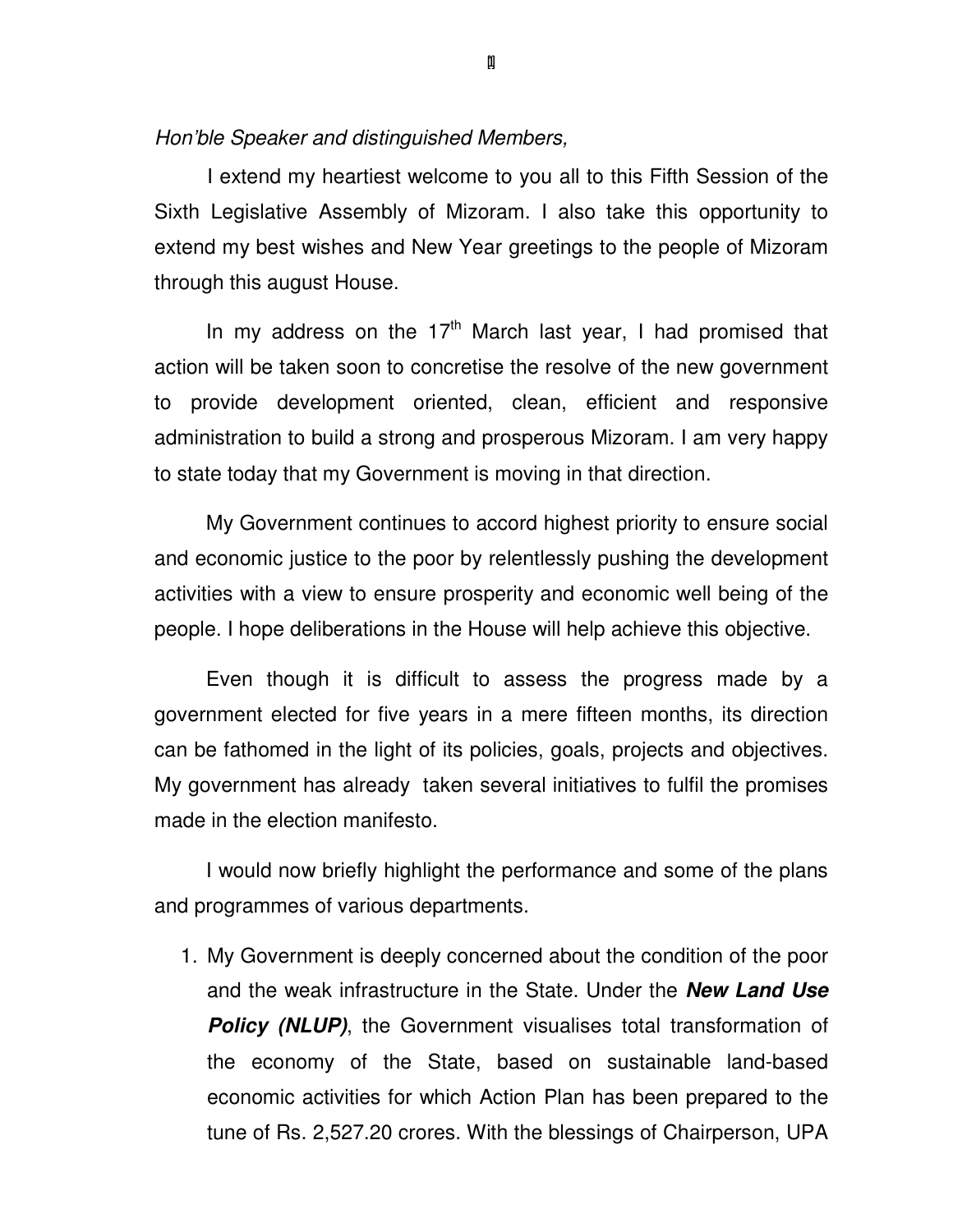and the Hon'ble Prime Minister of India, the matter of funding the project is in its final stage in the Planning Commission. Under the project, 1,20,000 families will be assisted initially over a period of 5 (five) years under the supervision of eight departments viz. Agriculture, Horticulture, Veterinary, Industries, Forest, Fisheries, Sericulture and Soil & Water Conservation Departments. NLUP will ensure upliftment of the rural and urban poor by providing them sustainable and permanent land based means of livelihood while at the same time restoring ecological balance.

- 2. Hon'ble members are aware that effective law & order administration is very important for maintaining the social order, but also for attracting investment and tourists from other parts of India and abroad. My Government has done a commendable job in containing undesirable elements and improving the preparedness of law enforcing agencies in combating crimes. The incident of crime in Mizoram has also been well under control. Unfortunately, on 13<sup>th</sup> November, 2009, some unidentified anti-social elements murdered one youth Zarzokima near Bungthuam village. In retaliation, some unknown angry mobs burnt down about 360 houses and 12 unoccupied bamboo structures in 10 (ten) Bru villages in Mamit and Kolasib districts. Ten cases of arson were registered and seven suspects were arrested by the Police. 750 Security personnel were pressed into service to maintain peace and restore normalcy. Timely intervention of the District Administration and the Police Forces ensured that no further untoward incident took place. Relief and rehabilitation for the victims were taken up in ample measure.
- 3. My Government is also concerned with the menace of drug trafficking and abuse. In order to control this alarming menace, the Excise & Narcotics Department during the financial year (upto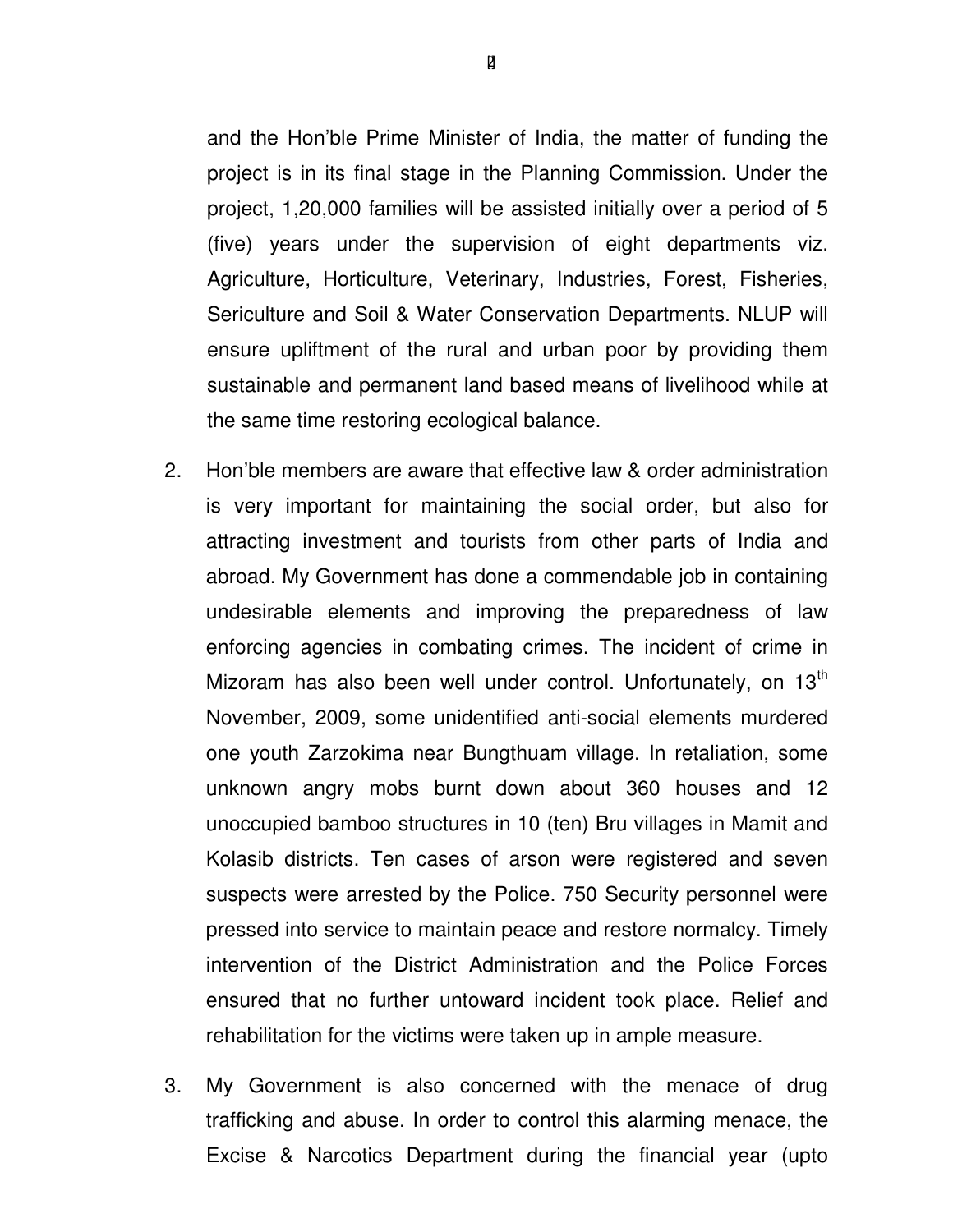January 2010), arrested 382 traffickers and abusers of drugs and 2,653 persons who violated the prohibition law. Revenue amounting to Rs. 172.06 lakhs has also been realised. Under the Mizoram Excise & Narcotics (Wine) Rules, 2008; two Winery Licenses at Champhai and Hnahlan have been issued and the wineries are expected to function in a short time. The department expects to collect considerable revenue from these Wineries.

- 4. To strengthen the Mizoram Fire & Emergency Services, Government created the post of Director during 2009–2010 and allocated an amount of Rs. 250 lakhs for purchase of eight new Fire Tenders along with other modern equipments. Making use of Information Technology, awareness campaign on Fire Safety was launched during this dry season, through SMS and Voice Mails.
- 5. In order to strengthen an independent Judiciary, various steps have been taken by my Government towards this end. The proposed Raj Bhavan Complex has been handed over to the Gauhati High Court for the location of New High Court. The High Court had recently approved setting up of Family Courts at Aizawl, Lunglei, Kolasib and Champhai. 6 Senior Civil Judges were recruited and 12 posts of Civil Judge (Junior Grade) were filled up and posted in all the Districts. Construction of Additional Court buildings at Champhai and Lunglei are nearing completion, new Court building at Mamit is coming up and steps have been taken to acquire lands at Serchhip and Kolasib. The Mizoram State Legal Services Authority and District Legal Services Committees are being reconstituted. Steps have been taken to set-up Gram Nyayalayas (Village Courts) in a phase manner. Publication of the **Mizoram Codes**, which is a compilation of all Acts, Rules and Regulations made by the State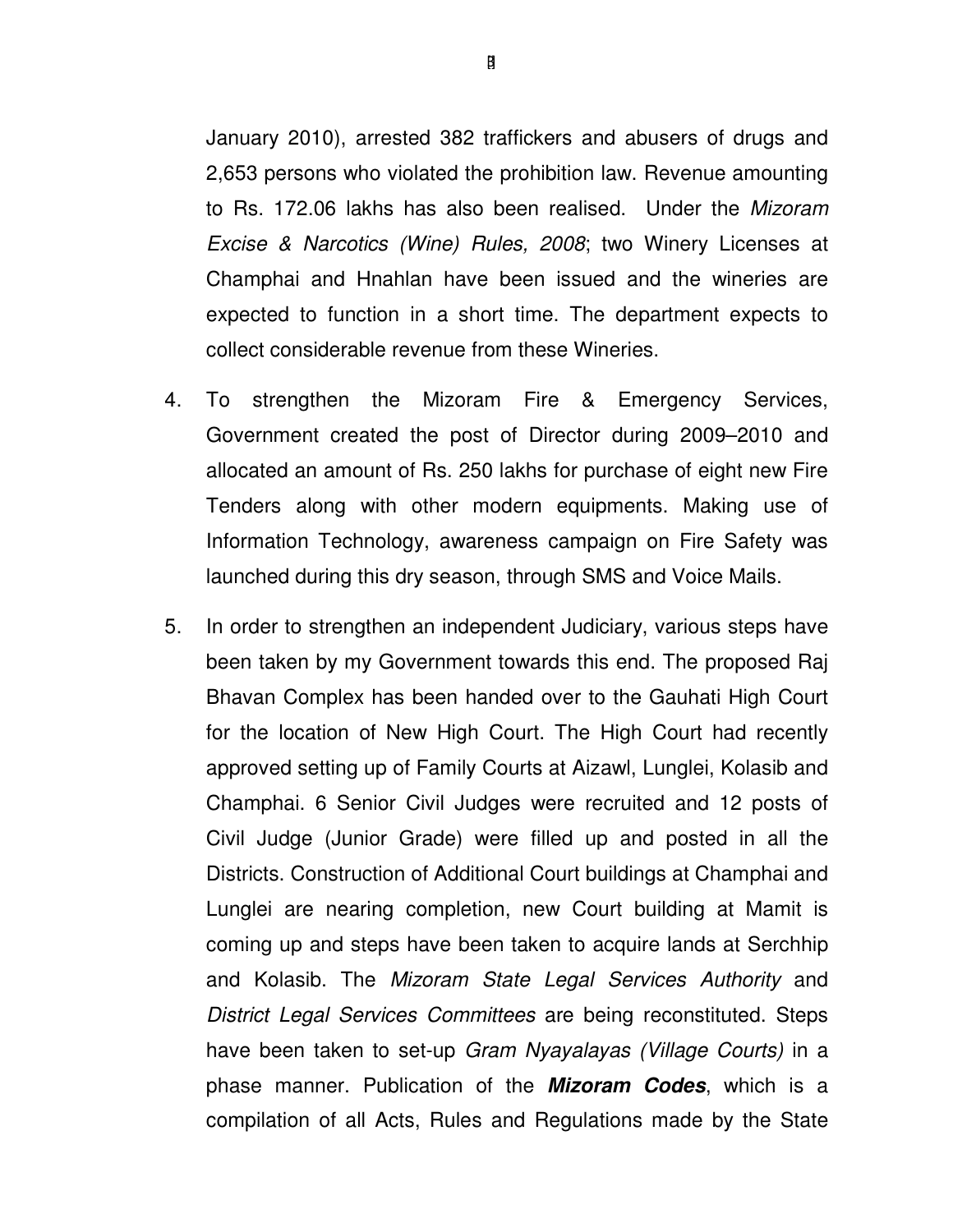since 1972 is in full swing, and four volumes covering the period from 1972 to 1986 had so far been brought out.

- 6. The existing Central Jail and five District Jails are being modernised to ensure that they serve as corrective institution. Construction of new District Jails at Lawngtlai, Serchhip and Mamit are nearing completion. Voluntary participation of NGOs, establishment of Continuing Education School for illiterate inmates with the help of Adult Education Department and free admission to Bachelor Preparatory Programme (BPP) under IGNOU Special Study Centre at Central Jail, Aizawl for literate inmates are all intended to improve and shape the future of the inmates.
- 7. My Government endorsed the Draft Approach to the 11<sup>th</sup> Five Year Plan especially in Agriculture sector for sustainable development as well as self sufficiency in food grains. The main strategies will include accelerating the GDP growth in Agriculture sector to around 4% and larger investment of private sector through contract farming. Multi pronged action will be taken for conversion of jhum land into permanently cultivated ones particularly for Oil Palm Cultivation with a target of 2,500 hectares increasing area under High Yielding Variety and multiple cropping, balanced and integrated use of fertilizers, Integrated Pest Management (PIM), introduction of more farm machineries, promotion of vermi-composting, bio-pesticides, compost manure production, low-cost rainwater harvesting, etc.
- 8. In order to fetch higher price for organically certified produces, Horticulture Department has engaged 'One Cert Asia', a certifying agency for the purposes of having organic produces in the State. Assistance is given to farmers in the form of vermi-compost units, mushroom cultivation, low-cost green houses, individual water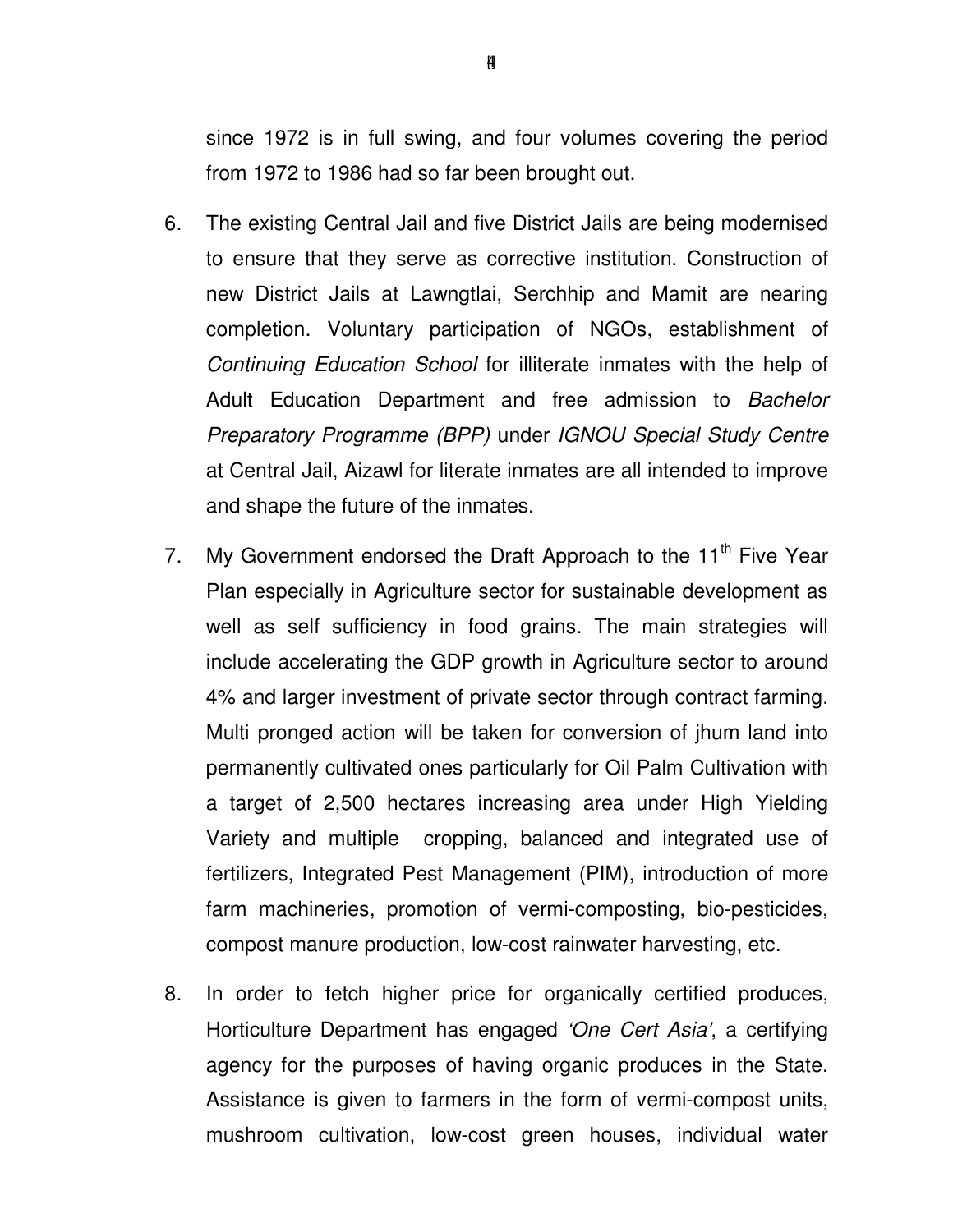tanks, etc. Horticulture Department participated in the **5 th International Flora Expo, 2009** held at Bangalore during  $5<sup>th</sup> - 7<sup>th</sup>$ December, 2009 and bagged the coveted 1<sup>st</sup> Prize in the National Art Competition.

- 9. Soil & Water Conservation Department carried out Plantation totalling 80 Hectares of Coffee, Large Cardamom, Rubber and Tea. During 2010-2011, 200 numbers of Water Harvesting, 330 hectares of Terracing, 100 numbers of Soil Conservation Engineering works are being taken up. Production of seedlings of Rubber, Broom grass and Coffee will be taken up under NLUP.
- 10. My Government has taken steps to make available livestock feeds at a cheaper rate by setting up Animal Feed Plant under **Project MODAFER**. A total of 11,17,500 Kgs. of Poultry Feed, Pig Feed and Dairy Milch Concentrates has been produced during the year and sold to the public at a lower rate. Establishment of Modern Animal Slaughter House with Project cost of Rs. 321.00 lakh from NEC is also nearing completion.
- 11. Under Fisheries Department, 9 lakhs fingerlings were produced in the four Departmental Fish Seed Farms, 229 lakh fish seeds, 1082 quintals of fish feeds and various types of fishing nets were also distributed to fish farmers at subsidised rates. Under National Fisheries Development Board (NFDB), 12.5 lakhs each fish seeds had been stocked at Serlui 'B' and Teirei Hydel Projects. Construction and Supply of input of new pond of 808 hectares, 3 units Hatcheries and 2 fish vending stalls are further contemplated. One State Level Laboratory at Lengpui and three Training Centres at Lengpui, Lunglei and Saiha are functioning in full-swing.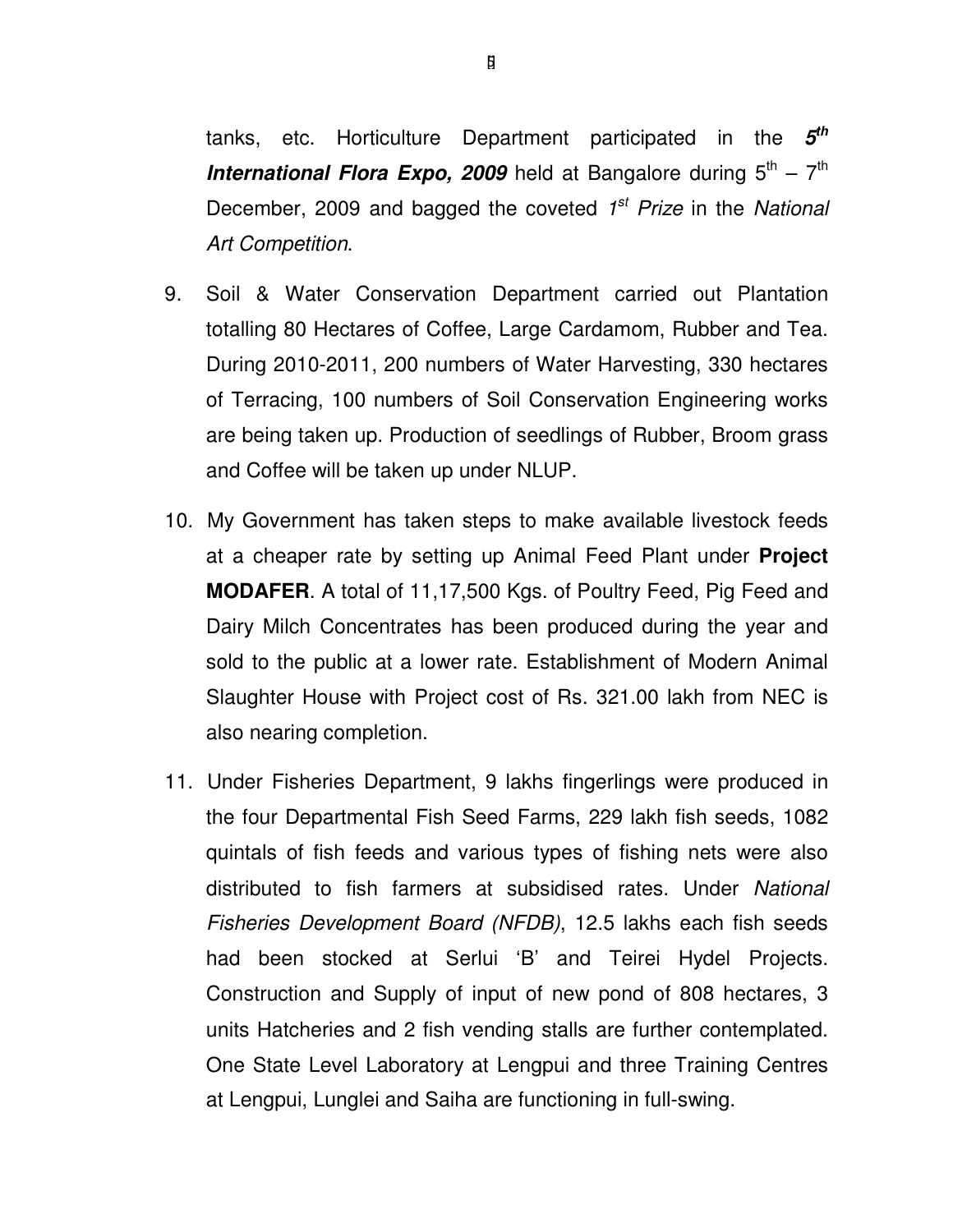- 12. My Government acknowledges the potential of development of all four varieties of Silks like Mulberry, Eri, Muga and Oak Tasar. The area under Mulberry Plantation has been increased by 1,500 Acres during 2009–2010. Under NLUP, 500 families initially and 2,000 more families in 2010–2011 are to be covered under Sericulture.
- 13. To improve the living standards of the rural poor, 1,895 houses have been constructed and 1112 houses have been upgraded during 2009–2010 under IAY. With the objective of reclaiming degraded and waste lands, 52 projects are being implemented throughout Mizoram under IWDP/Hariyali with funds released by the Central Government to the tune of Rs. 1,704.81 lakhs. Under Social Education Scheme, construction of Community Halls, NGO buildings, Bridges, Playgrounds and Retaining walls had been taken up involving expenditure of Rs. 300 lakhs during 2009–2010. A total of 450 works are being taken up in the border blocks under BADP. Ministry of Rural Development had released Rs. 17,980.53 lakhs for NREGS during the current financial year and 1,87,773 households had been provided employment. The Ministry of Panchayati Raj had released Rs. 19.28 crores as Backward Region Grant Fund for implementation in Saiha and Lawngtlai districts. The number of Self-Help Groups (SHGs) assisted under SGSY totalled 130, with an expenditure of Rs. 33.69 lakhs during the current year. A total of 170 projects with an estimated cost of Rs. 946.569 crores, covering an area of 6,31,047 hectares is proposed to be taken up in a phase manner during the Fifth Plan under the *Integrated Watershed* Management Programme (IWMP). Sanction of Rs. 93.65 crores has also been accorded for 16 projects to be implemented in the current year.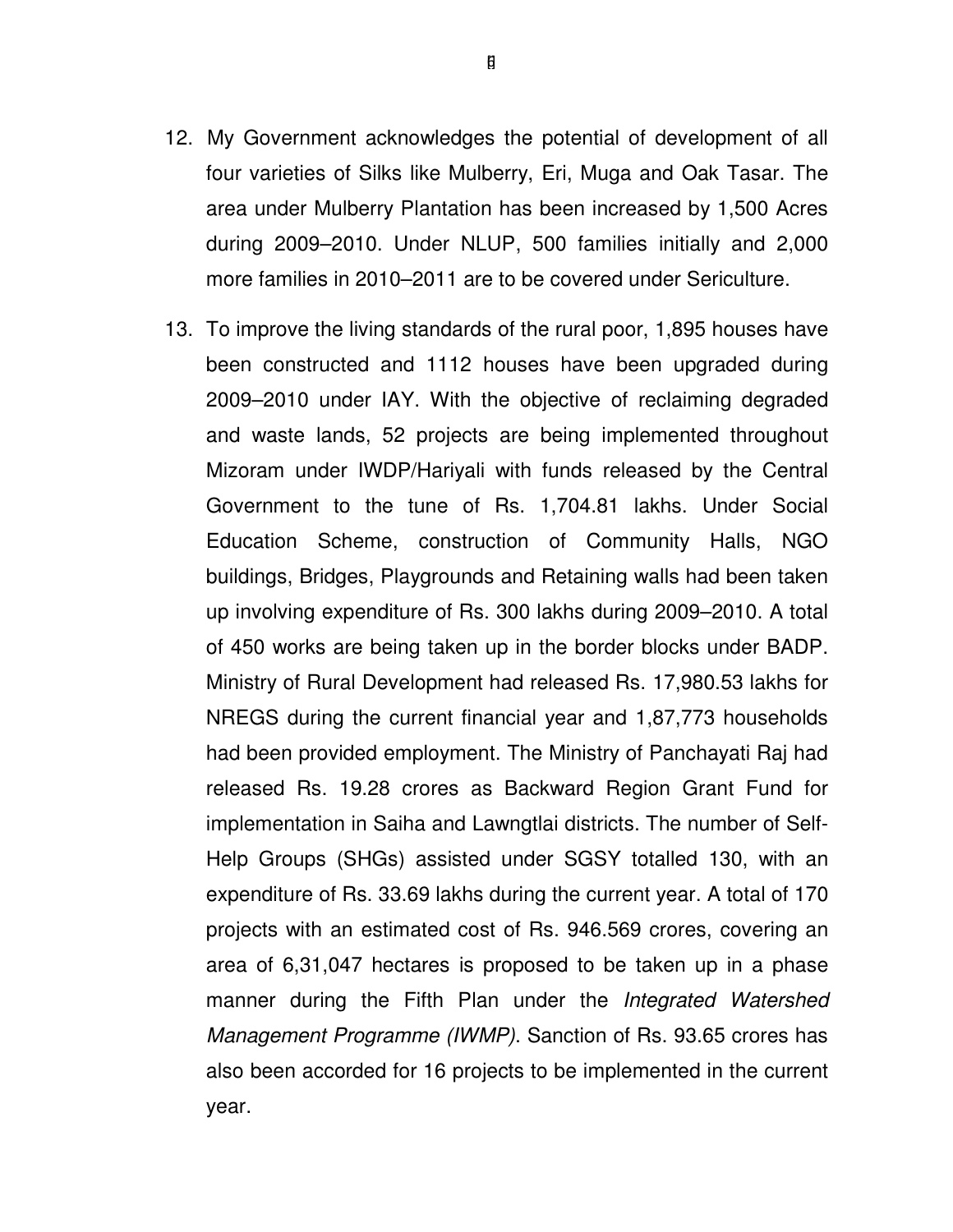- 14. To cater to the need of the urban poor. Housing under Basic Services to Urban Poor (BSUP) and Integrated Housing and Slum Development Programme (IHSDP) is going on in full swing. In the State capital, construction of 408 Housing units is in progress, and another 688 units will be started shortly. In the meantime, Rs. 3,926.84 lakhs have been sanctioned under IHSDP to provide housing for 1,950 urban poor families in other District Headquarters. Two major projects under North Eastern Region Urban Development Programme (NERUDP) and JNNURM (UIG) had been started to provide adequate supply of safe and clean water in Aizawl. In addition, sanctions have been received by the State PHE under UIDSSMT for Greater Water Supply Schemes at Lunglei and Serchhip. Other Urban Development Schemes include Solid Waste Management Centres, oxidation ponds, storm water drains, car parkings, pedestrians' footpaths, etc. Training of BPL families and wage employment are also being undertaken under the new guidelines of SJSRY. This august House had also unanimously passed **'The Mizoram Municipalities (Amendment) Bill, 2009'** on 29<sup>th</sup> October, 2009 to remove certain infirmities in the original Act.
- 15. The State Election Commission was formed in 2008. At this stage, election to 7 newly created Village Councils and 2 dissolved Village Councils have been announced. To implement the Constitutional requirement for formal constitution of Municipality, all out effort is being made for the conduct of free and fair election to the Aizawl Municipality.
- 16. Local Administration Department with an allocation of Rs 750 lakhs is implementing development works in Urban and Rural Areas in six districts excluding the Autonomous District Council Areas. An allocation of Rs. 622.50 lakhs under Urban Development is being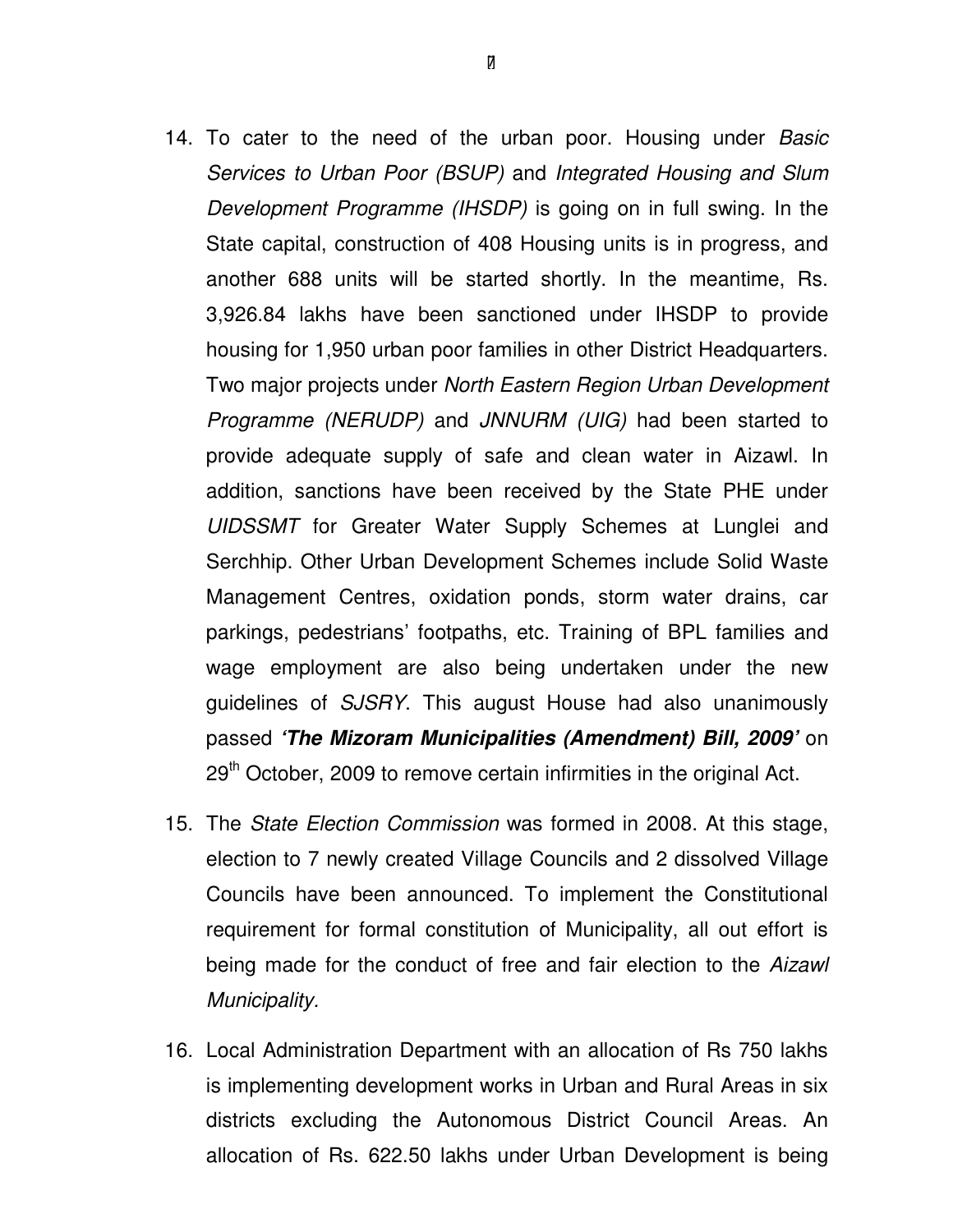spent on minor works, parks, construction of steps, urban forestry, monsoon damage schemes and liquid waste disposal. A grant from the 12th Finance Commission of Rs. 400 lakhs is allocated for implementation of Grants for Local Bodies pertaining to Panchayati Raj Institutions in all villages excluding Aizawl City.

- 17. My Government had made an investment of Rs. 233.50 lakhs for Bamboo Development Agency. This Agency has entered into joint ventures with Companies in India and abroad. Industrial Growth Centre at Luangmual is under construction. Geological investigations of ground water, dam sites, minor minerals and slide areas are actively being undertaken by Geology & Mining wing. Exploration of Oil and Gas in northern Mizoram is being undertaken by ONGC and further exploration works in the southern parts is expected to start soon.
- 18. The new Department of Information and Communication Technology has taken up various activities of Capacity Building, hosting of Official Website of Government of Mizoram, Software Development, integration of existing Community Information Centres (CICs) into Common Service Centres (CSCs), State Data Centre and the Mizoram State Wide Area Network (SWAN) Projects. The Government of India also conveyed administrative approval for implementation of 'Pilot e-District Project' in Aizawl District with an estimated outlay of Rs. 315.88 lakhs.
- 19. To cater the need of travelling public, construction of Inter-State Bus Terminus at Chaltlang which was started during August 2004 had been completed during 2009. DPR for construction of Bus Terminal at Lunglei and concept paper for Bus Terminal at Silchar were also completed. Government of India had approved Rs. 325 lakhs for

[] 8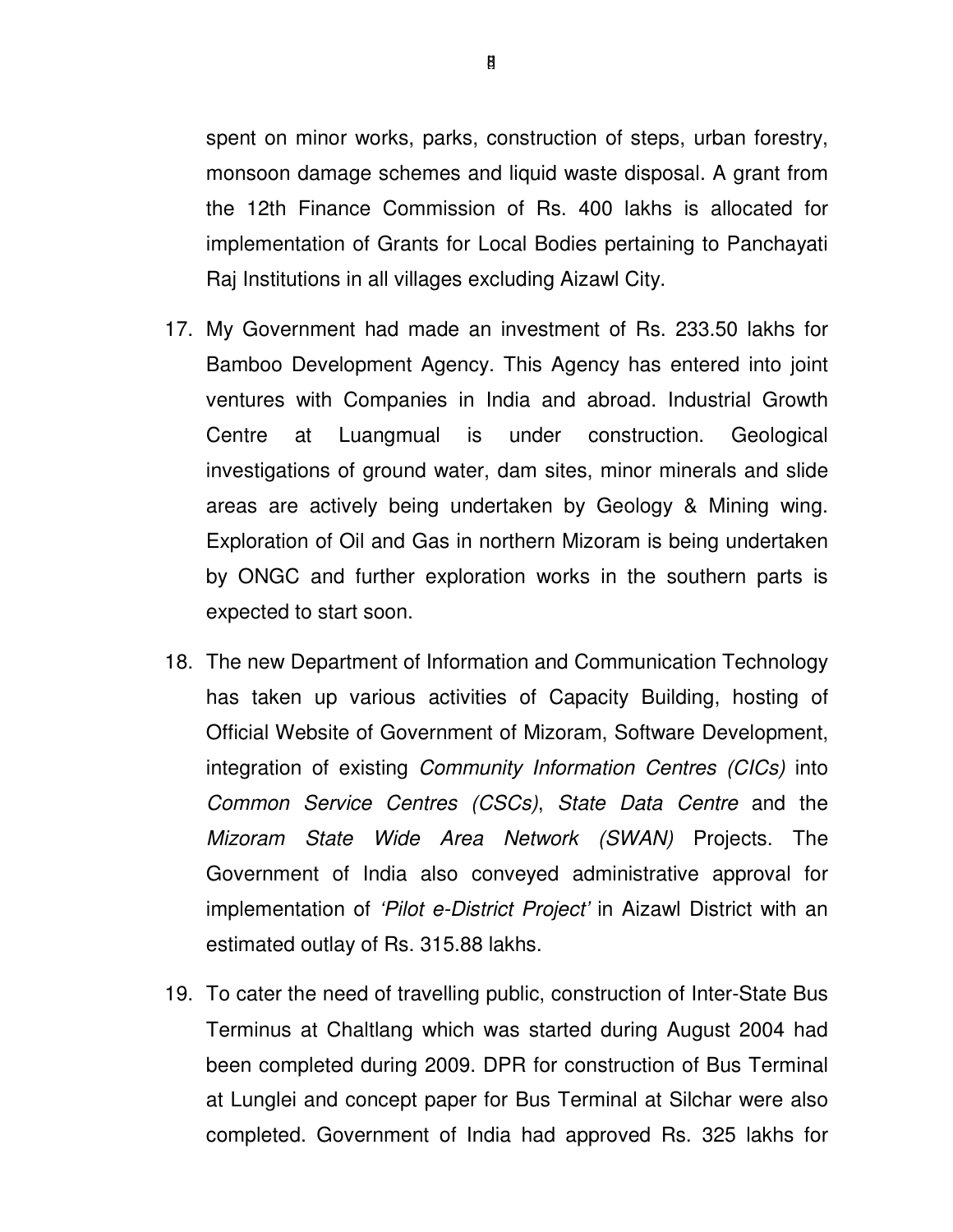purchase of buses under JNNURM, out of which Rs. 146 lakhs had been sanctioned for purchase of 14 urban buses. Rs. 105 lakhs had been sanctioned out of the approved Rs. 527 lakhs for development of Inland Water Transport at Tlawng river. Construction of Directorate of Transport building and DTO Office, Mamit are to be started in the near future.

- 20. My Government has made significant achievement in building infrastructures of roads, bridges and buildings. During 2009-2010, an amount of Rs. 5,887 lakhs was provided under Road & Bridges. With this fund, construction of new roads, widening, improvement, and rehabilitation of State roads are being taken up all over the State. 'Widening of Aizawl-Thenzawl-Lunglei road' under World Bank Aided Project, will be completed during 2010–2011; Multi-Modal Transport Project connecting Southern Mizoram from Lawngtlai to Myanmar; taking over of NH-54 from Border Road Organisation by the State PWD; and the targeted 400 Km of roads to connect 80 villages during the next financial year are notable. Under the building sector, major projects taken up include Mizoram Legislative Assembly Annexe, Circuit Houses at Kolasib and Champhai, Mizoram Houses at New Delhi and Shillong, Indoor Stadiums at Aizawl and Champhai, Raj Bhawan Complex, Tribal Arts Centre at Tuivamit, Rajiv Gandhi Stadium at Mualpui, 43 units of Residential Quarters and Tourist buildings at various places in Mizoram.
- 21. My Government is convinced that no progress is possible without transforming the power situation in the State. 20 kms long 33kV D/C Serlui 'B' to Bawktlang line was completed on  $27<sup>th</sup>$  November 2009 at the cost of Rs. 596 lakhs. The 12.5 MVA, 132/133kV Power Transformer at 132kV Sub-Station, Khawiva (Lunglei) was

 $\mathsf{g}$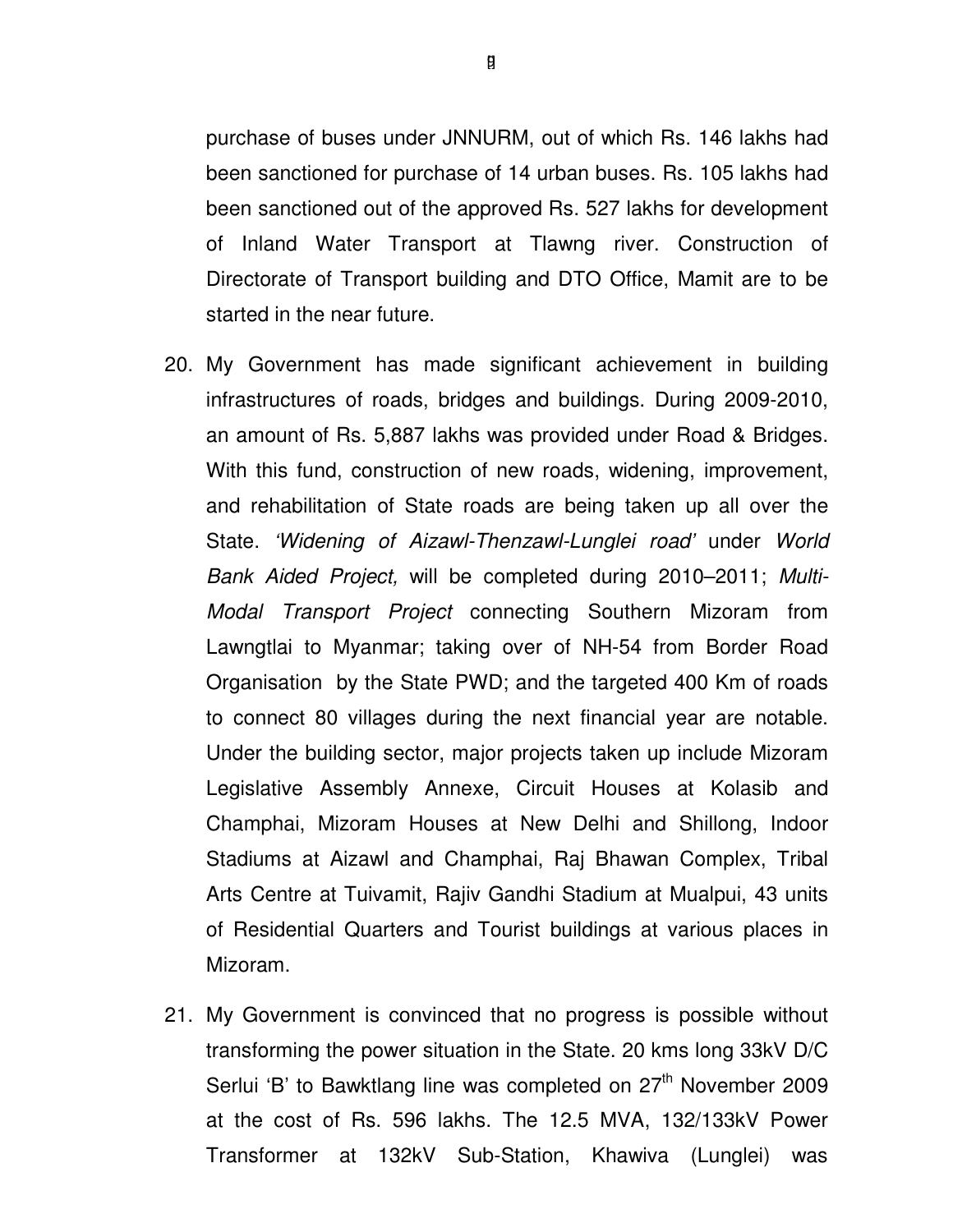commissioned on 28<sup>th</sup> August 2009. Maicham-II SHP having the capacity of 3.0 MW was technically commissioned on 10.9.2009 and inaugurated by the Hon'ble Chief Minister on 11.11.2009. On-going and planned projects include Serlui 'B' SHP with total capacity of 12 MW, Koladyne HEP Stage-II (460 MW), Tuivai HEP (210 MW) and numerous Sub-Stations and Transmission lines. Sanction of Rs. 267.95 crores for rural electrification under RGGVY was received on 25.8.2008, aiming at electrification of all 137 un-electrified villages, intensification of 570 electrified villages and free connection to 27,417 BPL households.

- 22. Provision of adequate, safe and potable water and appropriate sanitation facilities are part of my Government's priorities. With the introduction of new Guidelines for Rural Water Supply Programme, revalidation survey had been conducted by PHE Department during February to May 2009. During 2009–2010, the department provided 46 habitations with safe drinking water at Fully-Covered status under National Rural Drinking Water Programme (NRDWP). A target of 151 rural habitations is proposed to be covered during the next financial year. It is also proposed to achieve full coverage of all 22 Census Towns during the  $11<sup>th</sup>$  Five Year Plan period. Under the Total Sanitation Campaign; 58,185 Individual Household Latrines for BPL families, 3,219 School Toilets, 912 Anganwadi Toilets and 360 Sanitary Complexes were completed till date. **Nirmal Gram Puraskar** were given to 20 Village Councils having sanitized latrines for each household and schools as well as open defecation-free villages on 9.12.2009.
- 23. My Government is fully committed to develop and upgrade modern infrastructure for Government Hospitals. Under NRHM Flexi-Pool Fund; construction of Staff Quarters, Gynaecology Block, Vertical

10[]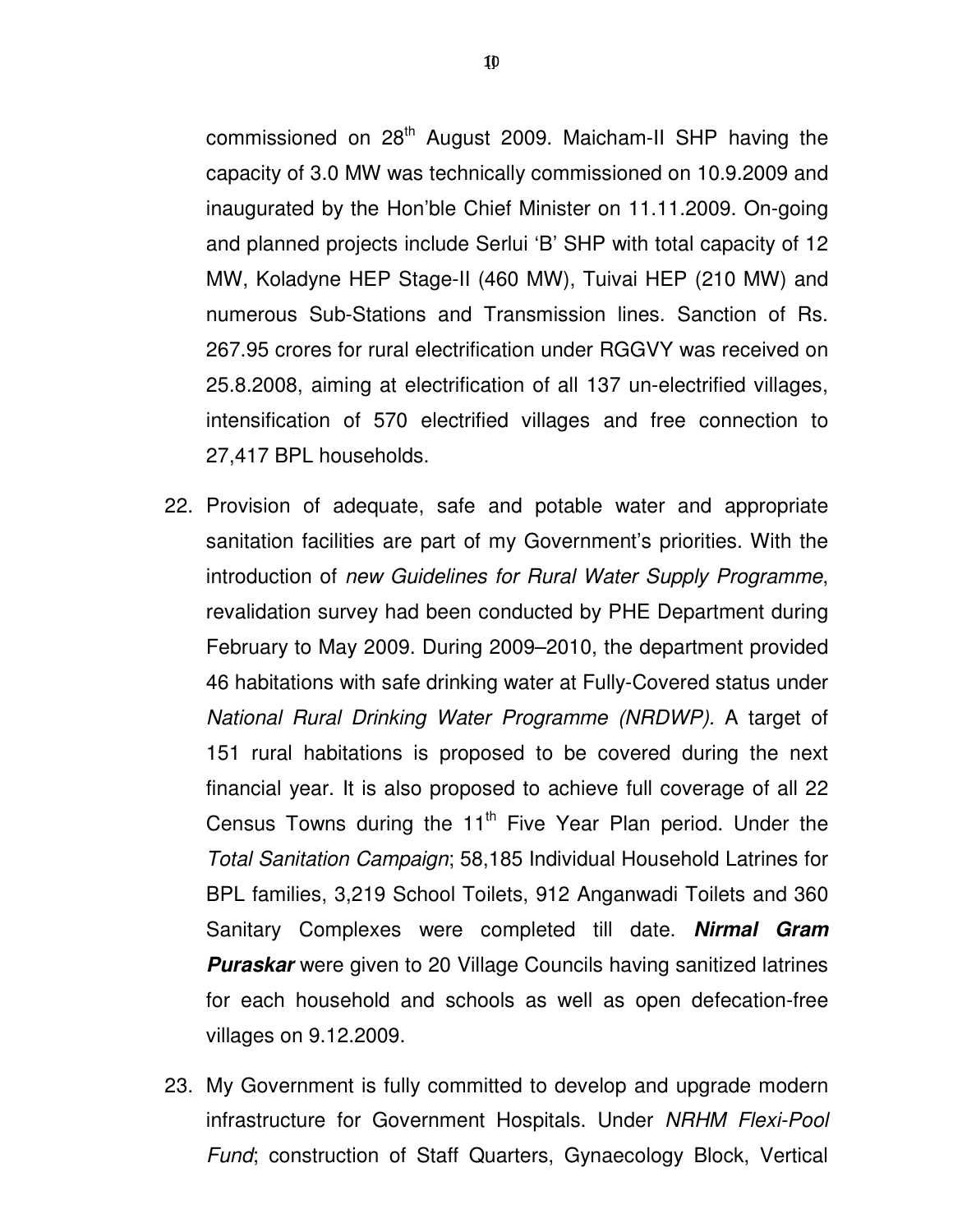Extension of OPD Block, Radiology and Imaging Department are being started at Civil Hospital, Aizawl. Extension of Regional Cancer Centre is going on and is equipped with modern instruments. To strengthen and facilitate District Hospitals, new equipments and materials have been installed and commissioned to provide better health care facilities to Indoor and Outdoor patients. In order to avoid referring large number of patients outside the State for investigation and treatment, tele-consultation with District Hospitals of Lunglei, Saiha and Champhai has been started at Civil Hospital,

24. My Government continues to implement welfare activities by giving assistance to the handicapped, the aged and the disabled, women empowerment, upliftment of women and children, and in the field of social defence. With opening of 4 (four) additional ICDS Projects at Champhai, Bilkhawthlir, Bungtlang 'S' and Saiha in February 2010, there are now a total of 27 ICDS Projects with 1,692 Anganwadi Centres. Under the two new schemes of Indira Gandhi National Widow Pension Schemes (IGNWPS) and Indira Gandhi National Disability Pension Scheme (IGNDPS), 1,779 persons received a pension of Rs. 200/- per month. My Government now disburses a total of 23,747 Old Age Pension with the addition of 8,231 beneficiaries during 2009–2010 to the existing 15,516 aged persons.

Aizawl.

25. Improvement of education standard in the State is of great concern to my Government. Vacant posts in the education department are being filled up by promotion, and appointment on regular and contract basis. 19,834 students were awarded Pre-Matric Scholarships and Incentives amounting to Rs. 1.76 crores. Award of Pre-Matric Scholarship for Minority Communities and Incentives to Girls for Secondary Education are under process. Mid-day meals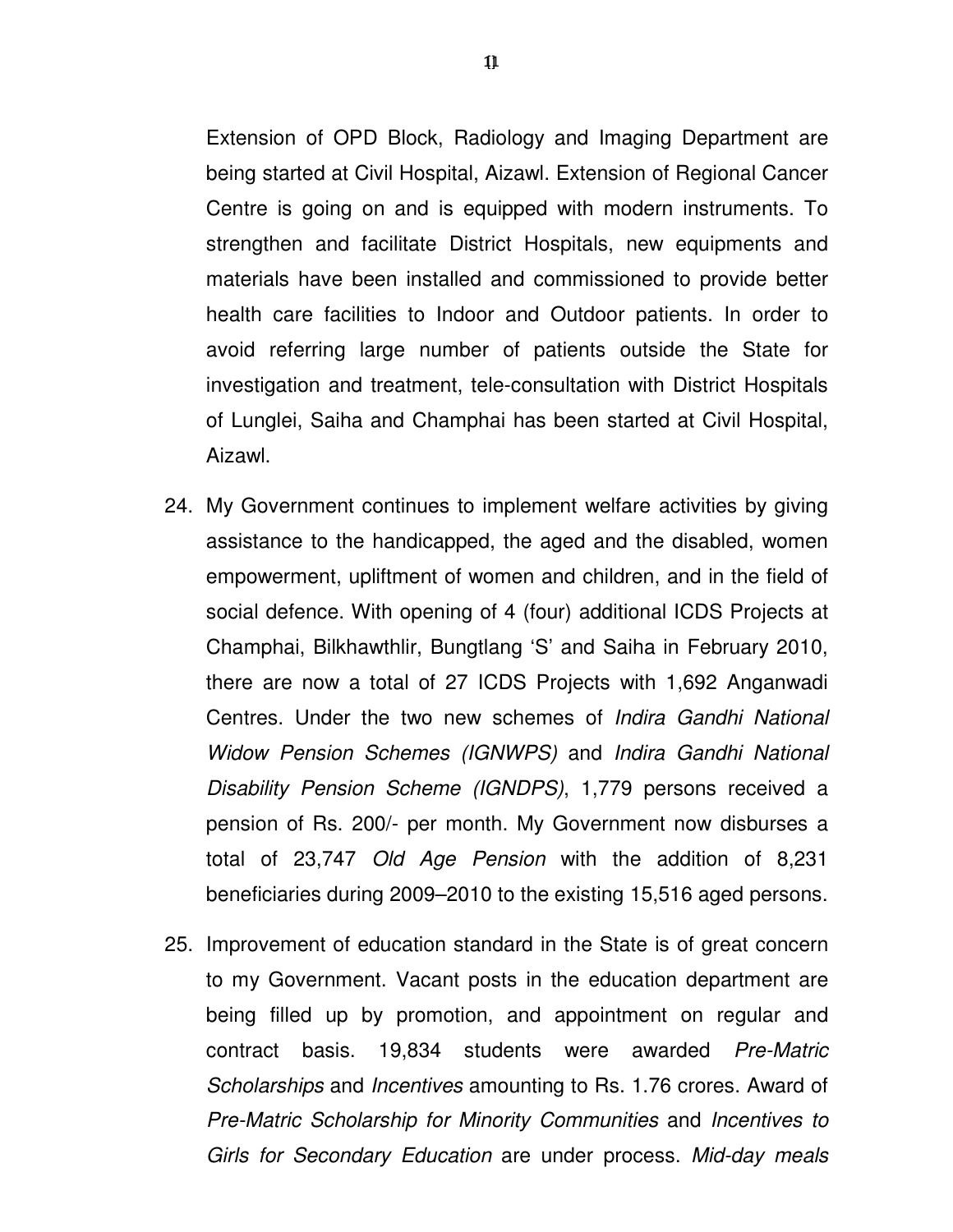are continually given and construction of Kitchen sheds and procurement of Kitchen appliances are being undertaken. Construction of School buildings, toilets, boundary walls and electrification under SSA mission were executed during the financial year. Preliminary activities had been taken for implementation of a recently launched Centrally Sponsored Scheme called Rashtriya Madhyamik Shiksha Abhiyan (RMSA) to universalise access to and improve quality of education at Secondary level.

- 26. During 2009–2010, sanction of scholarships for a target of 37,134 students under Post-Matrict Scholarship for SC/ST Students, 3,781 students under Minority Communities and 278 students under NEC Scheme was received and are being disbursed. Infrastructure development of four Government Colleges; Saiha, Lunglei, Serchhip and Zirtiri Residential Science College amounting to Rs. 5.46 crores was approved by Ministry of DoNER and sanctioned Rs. 1.97 crores as first instalment on 22.9.2009. Ministry of Human Resource Development approved Rs. 12.3 crores each for setting up of new Polytechnics at Champhai, Kolasib, Lawngtlai and Mamit. Ministry of DoNER released Rs. 90.48 lakhs as first instalment for construction of Mizoram Law College building at Aizawl. All these works will be started shortly. The National Institute of Technology (NIT), to be funded by the Government of India, is being setup at Aizawl and classes are to be started from the coming academic session.
- 27. Promotion of Sports and its infrastructure is essential component of my Government's policy. The foundation stone of a full-fledged Sports stadium named **'Rajiv Gandhi Sports Stadium'** was laid by Smt. Sonia Gandhi on  $6<sup>th</sup>$  March, 2010. Work is going on in full swing and 40 percent of earth-work is already completed. With a total estimate of Rs. 1,855.81 lakhs, nine District Sports Complexes

12[]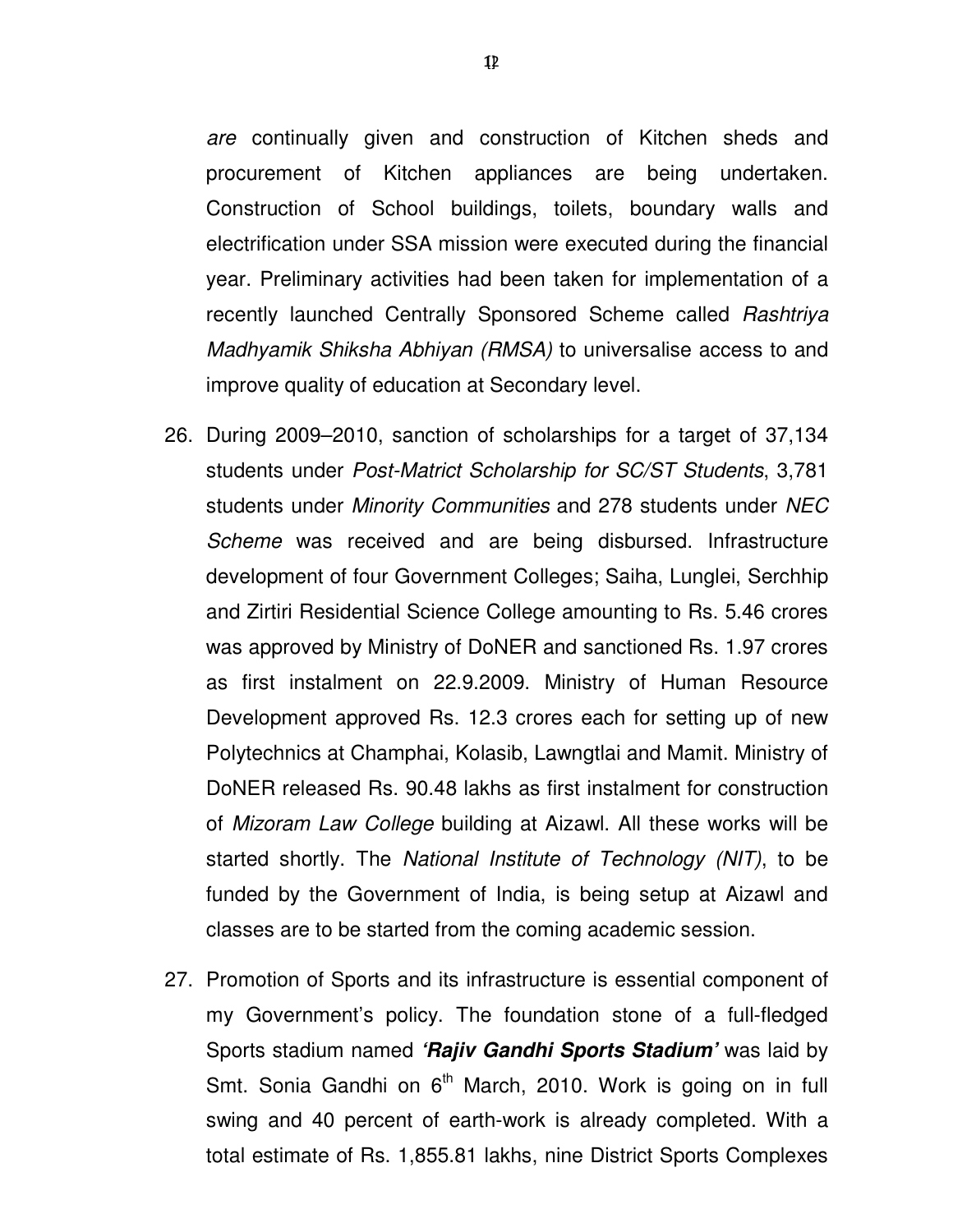in all District Headquarters and Dungtlang village shall be completed in the near future. Under the National Scheme of Panchayat Yuva Krida Khel Abhiyan (PYKKA), competitions at R.D. Blocks, Districts and State levels were successfully organised throughout the State for the rural youths during 2009. Sports Promotional Fund was created to promote sports from the grassroot level for talent identification and development through 'Catch Them Young' Policy introduced by the Hon'ble Sports Minister. SYS Football Academy at Kolasib-Saidan and State Hockey Academy for Boys at Kawnpui were inaugurated in the recent months. My Government has created 11 new posts for establishment of NCC Air Wing and will be functioning shortly. Aircraft Hanger was already constructed at Lengpui and the Defence Ministry is to allot Micro-Light Aircraft for training of NCC Cadets.

- 28. The Mizoram Youth Commission is now placed under the administrative control of Labour & Employment Department so that the Commission could directly and more efficiently deal with the overall welfare of the Youth. The Commission is running Civil Service Coaching from June 2009 and also maintains a web site named **'mycmizoram.net'**, where information pertaining to reliable jobs and employment opportunities were made available.
- 29. Steps have been taken by my Government to develop Mizoram into a major tourist destination. The total domestic and foreign tourists registered during 2009–2010 till the end of December 2009 was 43,560 and 368 respectively; and the total revenue earned by the department during the financial year upto February 2010 is Rs. 105.12 lakhs. Construction of 11 Tourist Lodges at the total cost of Rs. 968.01 lakhs during 2009-2010 were completed and will be commissioned shortly. **Chapchar Kut** and **Anthurium Festivals**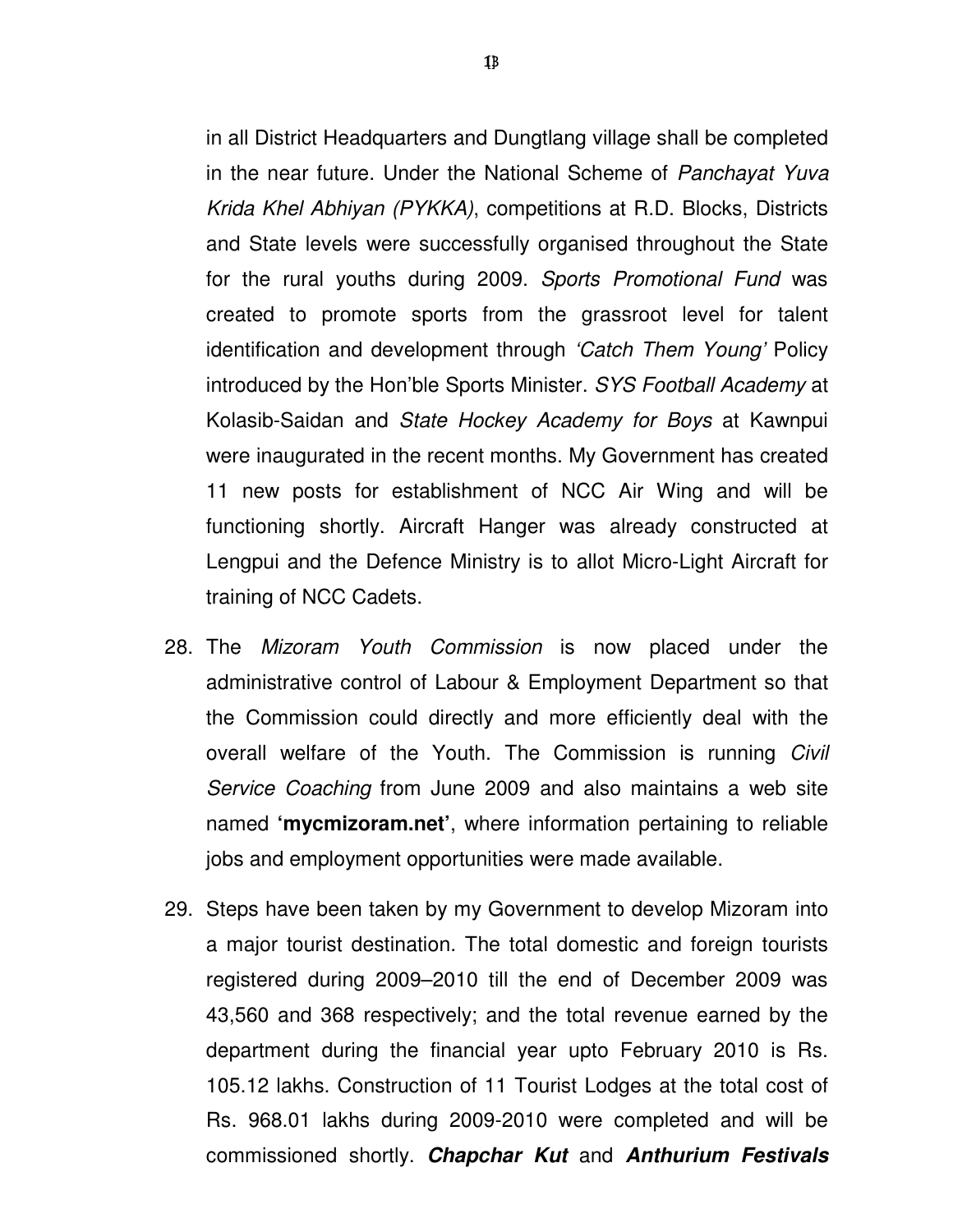were organised as part of promotion of tourism with the funding from Ministry of Tourism.

- 30. Preservation of Cultural Heritage and promotion of Tribal Arts is a must for safeguarding the ethnic identities of communities living in Mizoram. Construction of State Central Library, extension of State Museum and State Archives and preservation of 32 historical monuments were undertaken during the financial year. Twenty eight youths were trained in traditional dance and modern music. Cultural programmes, meets and seminars were conducted and participated within the state and outside. **Chapchar Kut 2010** celebration was held on 11th March at Aizawl and an attempt to earn a place in the **Guiness World Records** for **Mass Cheraw dance** attempted successfully at Aizawl last Friday.
- 31. I am delighted to say that 'The State of Forest Report, 2009' declared the state of Mizoram having highest forest cover in the country with 91.27% of geographical area. During 2009–2010, thirteen projects with financial outlay of Rs. 1,283.25 lakhs for creation of 3,050 hectares of plantations under National Afforestation Programme were sanctioned, the National Bamboo Mission approved allocation of Rs. 900 lakhs for implementation of Bamboo projects. Under NLUP, it is proposed to create 21,480 hectares of bamboo plantation to benefit 10,740 families. The NLUP project also intends to keep 60% of geographical area under forest cover and the remaining 40% for land-based development.
- 32. My Government is taking vigorous steps for ensuring availability of food grains and food items at lower prices. Today, rice purchased at an economic cost of Rs. 2,137.00 per Quintal is distributed to the public at normal APL rate of Rs. 9.50 only per Kilogram; the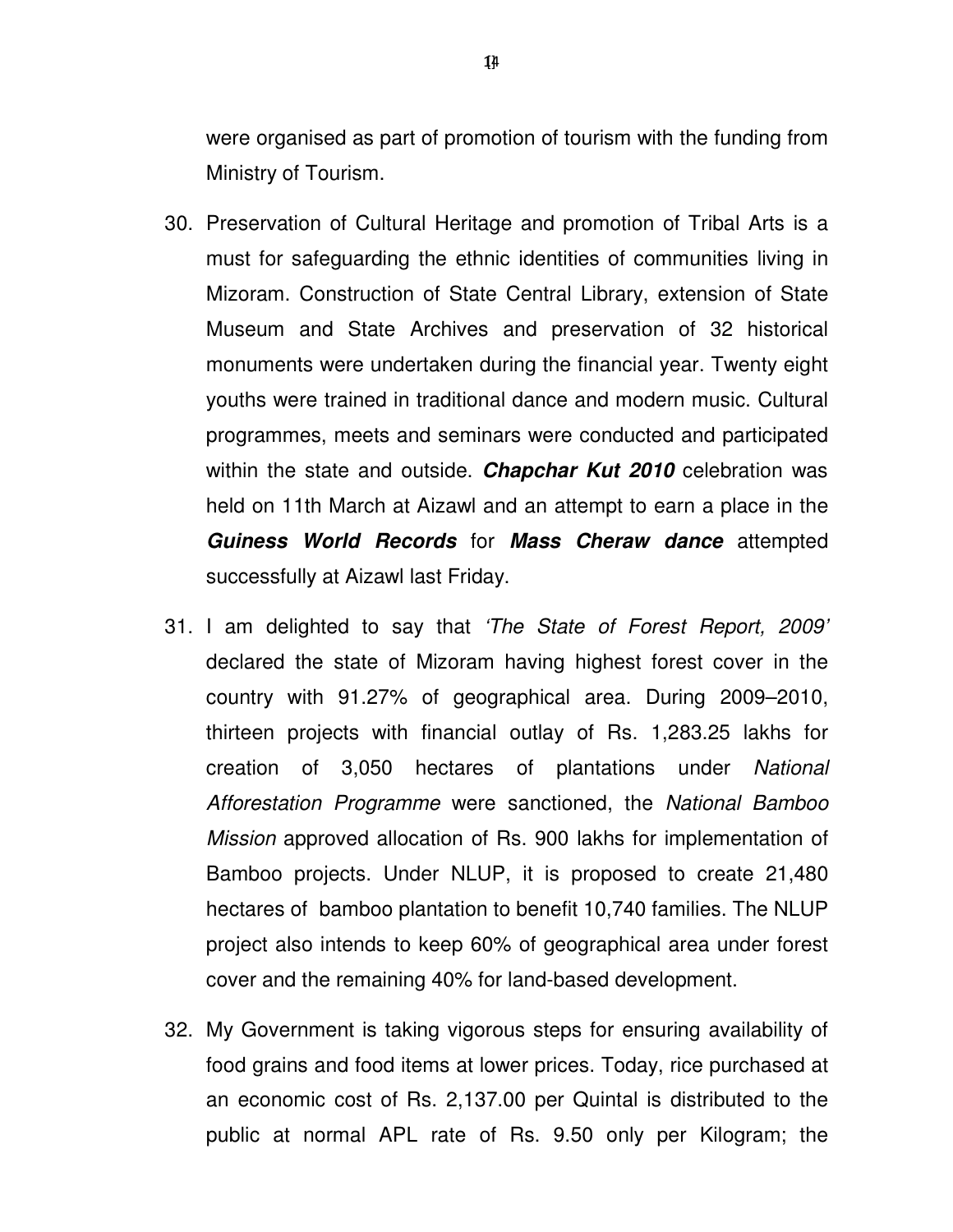Government bears the differential cost. Storage Godown at Champhai and Lawngtlai are being completed and funds have been sanctioned for Lunglei, Aibawk and Mamit. The Legal Metrology Department has done its best to maintain the standards, purity and measures of cements, iron rods, POLs, LPGs and other consumer items under control. Under the Scheme of Integrated Project on

- Consumer Protection, Central Assistance of Rs. 246 lakhs is being utilised for construction of **District Fora** buildings at the District Headquarters, renovation of State Commission building and for procuring non-building assets.
- 33. During the year, Land Revenue & Settlement Department completed Cadastral Survey Operations in 4 Village Councils in Aizawl and 8 village areas in Lunglei Town. House site plans were also prepared at different District Headquarters for allotment to the poor during the year. Under NLUP, Family Land Records drive is being carried out with the allocation of Rs. 80 lakhs. The above operations are to be continued and construction of Mizoram Survey Training Institute at Hualngohmun is proposed to be taken up in the coming financial year.
- 34. Great attention is directed towards regulating the mushrooming growth of private banking and non-banking institutions and firms by my Government. Implementation of the following Acts & Rules are under active consideration:
	- 1) The Mizoram Money Lenders and Accredited Loan Provider Act, 2007.
	- 2) The Mizoram Chit Fund Rules, 2007.
	- 3) The Prize Chit and Money Circulation Schemes (Banking) Mizoram Rules, 2007.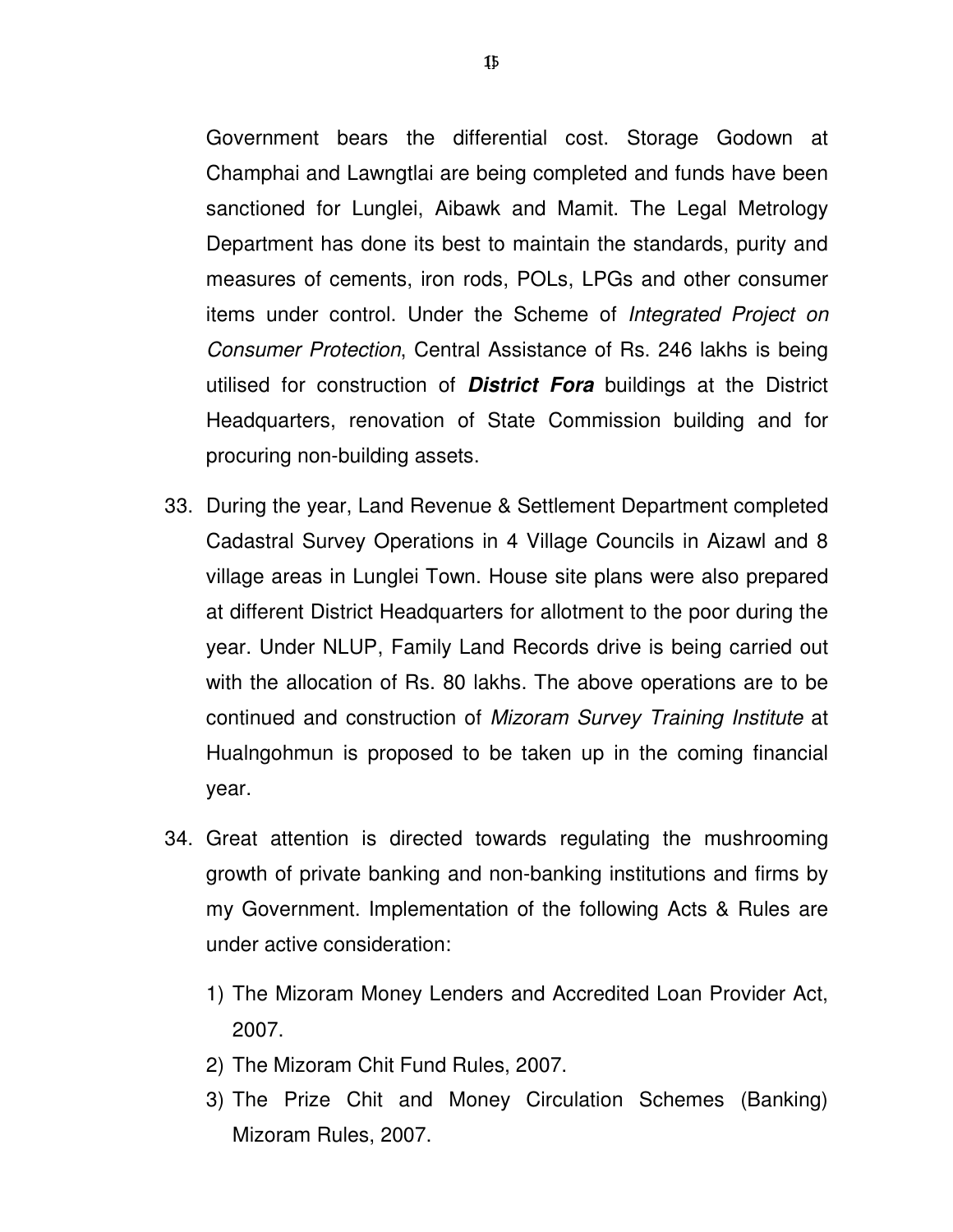Revenue collection during the financial year upto January 2010 from the Mizoram State Lottery is Rs. 760.03 lakhs and Gross Collection under the Small Saving Schemes upto February 2010 is Rs. 2,649.07 lakhs.

- 35. My Government has enhanced the rate of Dearness Allowance payable to all categories of its employees from the existing rate of 17% to 54% from July 2008, to 64% from January 2009 and to 73% from July 2009. Enhanced rates of Dearness Allowances to all pensioners will be paid in cash with effect from July 2008 at 7%, from January 2009 at 17% and from July 2009 and at 26% respectively.
- 36. I am happy to announce that Mizoram is to drive tremendous benefits from the recommendations of the **13th Finance Commission** which have been accepted by the Government of India. The normative total of shares from sharable taxes and service tax for the coming five years amount to Rs. 3,901.30 crores, which is an increase of 166% from the award of previous Commission. The Commission also awarded Rs. 3,991 crores as Non-Plan Revenue Deficit Grant, Rs. 310.70 crores as grant for local bodies, Rs. 47.50 crores as State Disaster Response Fund. Over and above these, the 13<sup>th</sup> Finance Commission awarded Grants-in-aid amounting to Rs. 304.36 crores for various Social & Economic measures and Rs. 250 crores to tackle State's specific needs. The overall devolution from the sharable pool of taxes recommended by the Thirteenth Finance Commission to Mizoram is, therefore, Rs. 8,805.26 crores, which is 88.92 percent increase from the award of the Twelfth Finance Commission.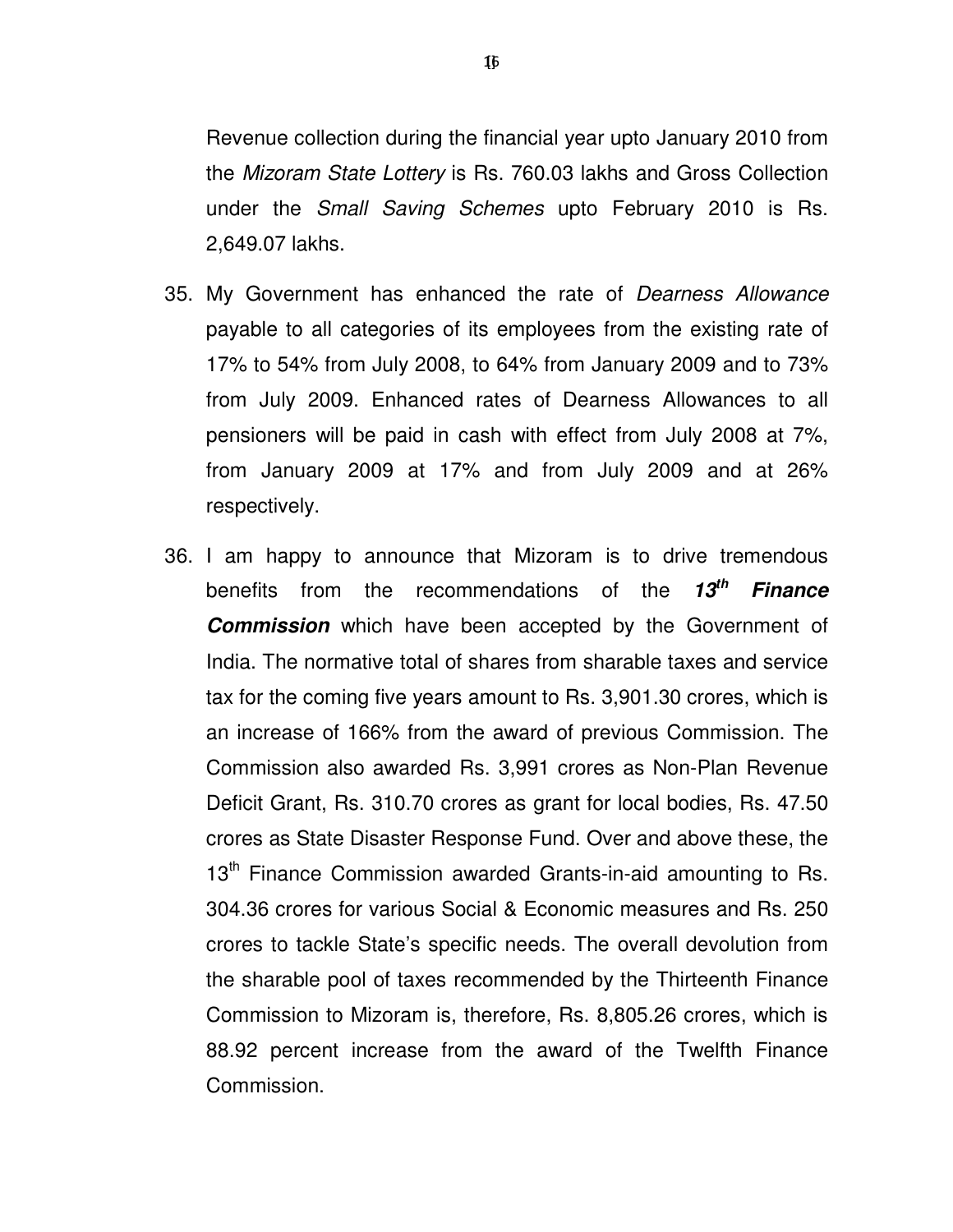- 37. My Government, in its commitment to bring about necessary fiscal reforms in a balanced, sustainable manner, and for enhancing the revenue earning capacity of the State, implemented the 'Mizoram Public Resource Management Programme'. Under this Programme, the state avails a Program Loan, also called Structural Adjustment Loan from Asian Development Bank (ADB). The total loan availed was \$100 million, which is equivalent to Rs. 470 crores. The Government of India converted the loan into 90% Grants and 10% Loan. The first tranche of Loan amounting to \$47 million (Rs. 221.46 crores) was already released by the ADB and it included the components of Pre-payment of high cost debt, Health Insurance Corpus and Voluntary Retirement Scheme.
- 38. Taxation department has made a significant contribution toward total State revenue. Under the VAT regime, total revenue collected from Professional Tax, Sales Tax and Entertainment Tax at the end of February 2010 was Rs. 8,398 lakhs, thereby maintaining a steady trend in revenue collection. The Department is in the process of organisational restructuring to equip itself for the forthcoming introduction of Goods and Service Tax from April, 2011.
- 39. Trade & Commerce Department had also played a pivotal role in revenue collection, market administration and development of Border Trade. There are currently 174 markets across the State managed by the Department, with a collection of Rs. 87.37 lakhs revenues. Construction of Composite Land Customs Station (LCS) building at Zokhawthar had been completed at Rs. 422.08 lakhs and ready for commissioning. Construction of Rih-Tiddim and Rih-Falam roads, notification of Tlabung as Land Customs Station and Khawthlangtuipui river as authorised export/import route and establishment of Border Trade Centre at Kawrpuichhuah near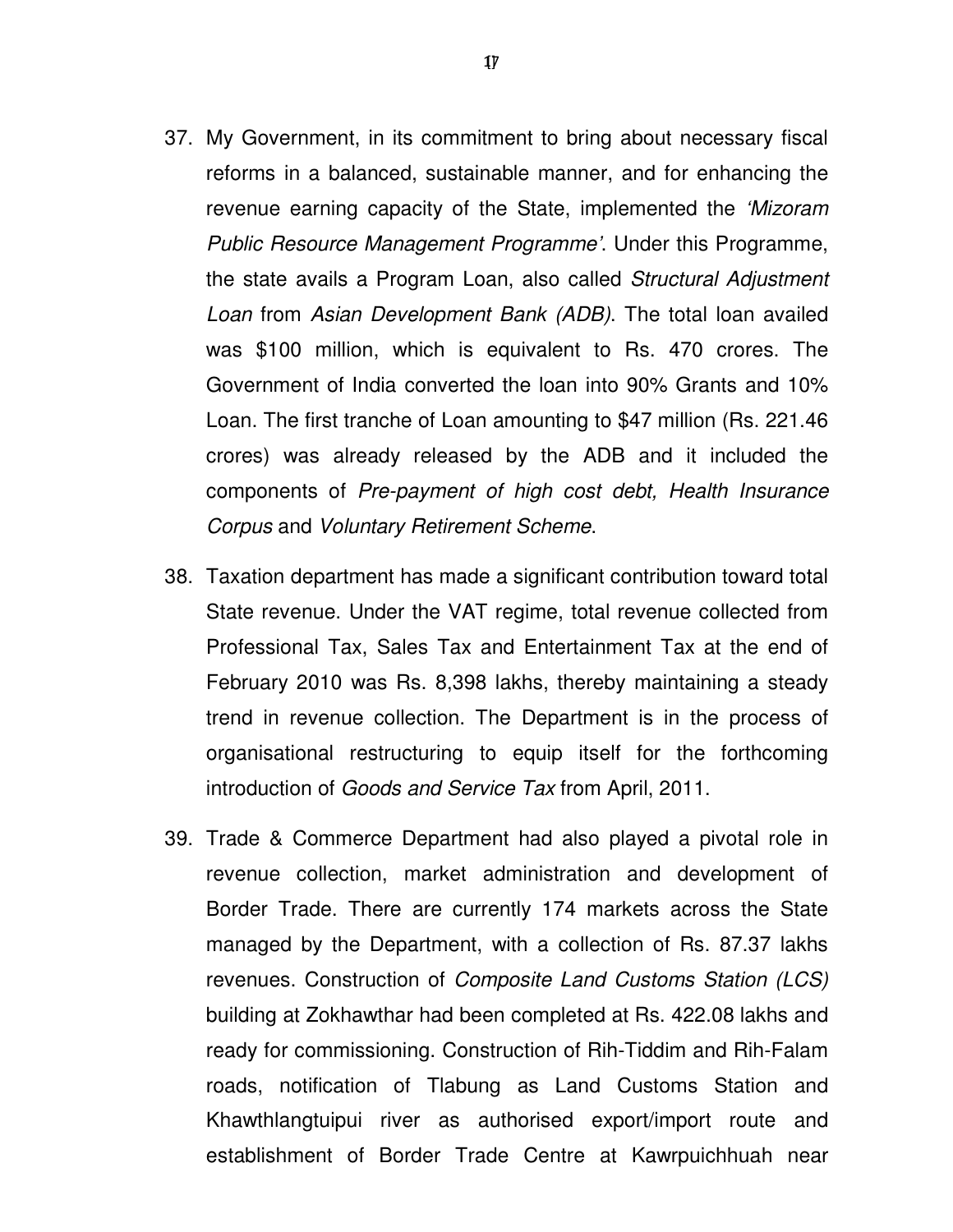Tlabung will promote border trades with neighbouring countries of Myanmar and Bangladesh.

- 40. My Government strives to strengthen and enhance the progress of Co-operative Movement for socio-economic development of the people. During 2009–2010, Financial Assistances in the form of Share Capital and Grants-in-Aid amounting to Rs. 347.60 lakhs have been given to State Level and Primary Cooperative Societies.
- 41. My Government is committed to its Constitutional obligation towards the people living in the Autonomous District Council areas. Out of the total outlay of Grants-in-aid of Rs. 12,856 lakhs, Rs. 12,412 lakhs was released to the three Councils till February 2010. A good number of link roads, water tanks, government offices with staff quarters, family oriented schemes on self-sufficiency in fish and food products, improvement and maintenance of existing roads, buildings and plantations have been taken up. Construction of LADC Session Hall at Lawngtlai is going on. The Autonomous District Councils have made an achievement of collecting revenue of Rs. 72.25 lakhs for their own resource mobilisation as on January 2010 against a target of Rs. 133.93 lakhs during 2009–2010.
- 42. Mizoram, apart from frequently experiencing cyclones, landslides, floods and hailstorms during monsoon, also lies within the Seismic Zone-V. My Government under the Government of India-United Nations Development Programme (Disaster Reduction Management) Programme has been taking initiatives to generate awareness and preparedness on earthquakes and other natural disasters. As stipulated by the Disaster Management Act, 2005, the State Disaster Management Authority (SDMA) under the Chairmanship of Hon'ble Chief Minister has been formed on  $1<sup>st</sup>$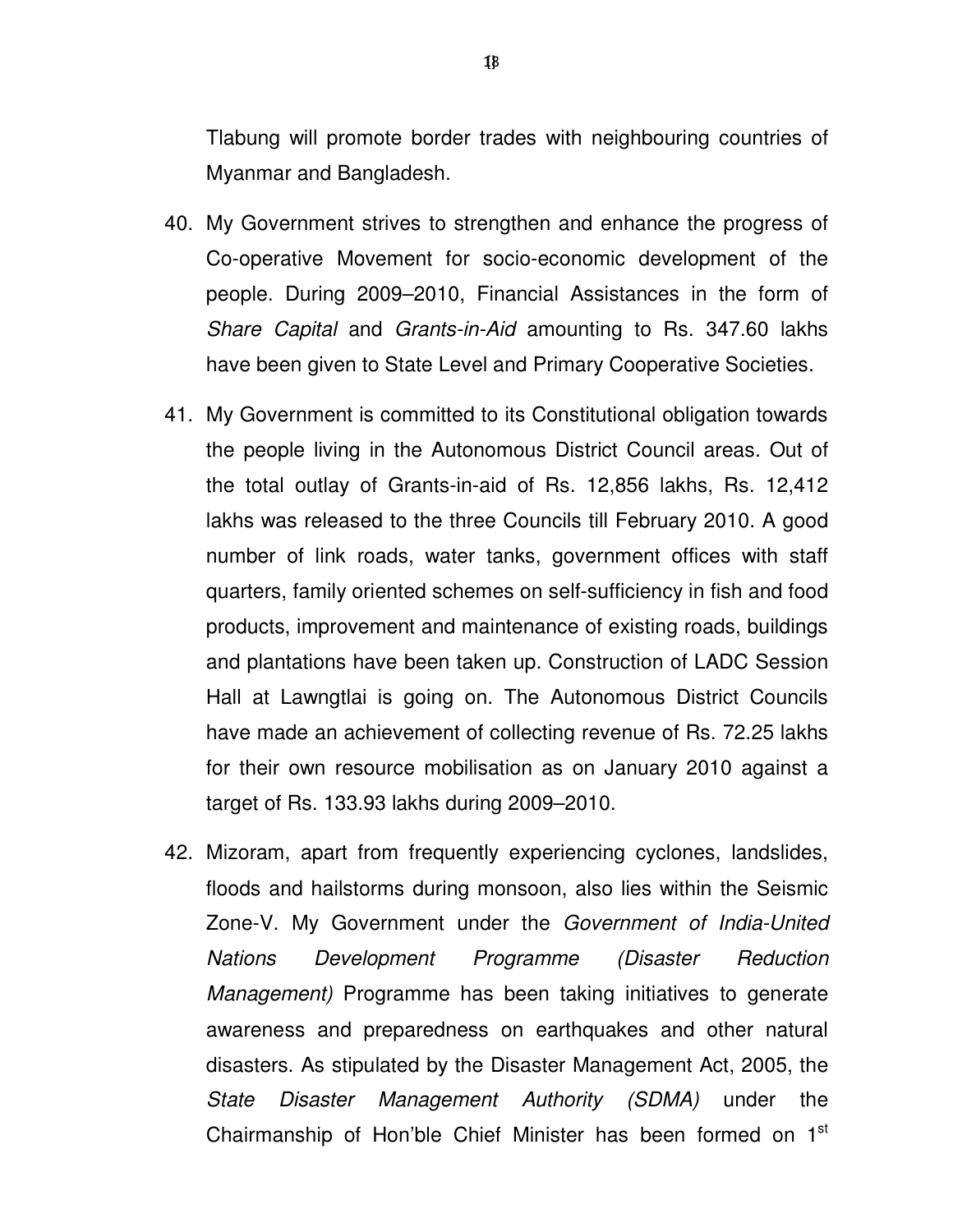September, 2009 to lay down the State Disaster Management Policy. State Executive Committee under the Chairmanship of the Chief Secretary and District Disaster Management Authorities (DDMAs) in all districts have been notified. District, Block and Village Level Disaster Management Committees have also been formed. State Disaster Response Force (SDRF), comprising of one Company each from four State Armed Police Battalions were also established. Buildings for State Emergency Operation Centres (SEOC) and District Emergency Operation Centres (DEOCs) in all districts have been constructed from UNDP funding, which will function as **Control Room-cum-Information Centres** during disaster.

- 43. Economics & Statistics Department is continuously conducting surveys and regularly bringing out Statistical data pertaining to Mizoram. Registration of Births & Deaths is also an important activity under RBD Act, 1969 and three new Registration Centres were opened during 2009.
- 44. To make use of the State's rich bio-diversity in Medicinal Plants, Science & Technology Wing of Planning Department organised 'Entrepreneurship Development Programme in Biotechnology' in collaboration with Department of Biotechnology, Government of India at Aizawl during January, 2010. An invitation for preparation of DPR for 'Development of Medicinal Plant Sector of Mizoram State using Biotechnology' has also been floated.
- 45. My Government is taking rapid pace in equipping itself with latest electronic media devices for dissemination of information to meet the challenges of fast growing media world. Information Department conducted Media workshops, Photo & Painting exhibitions, Editors'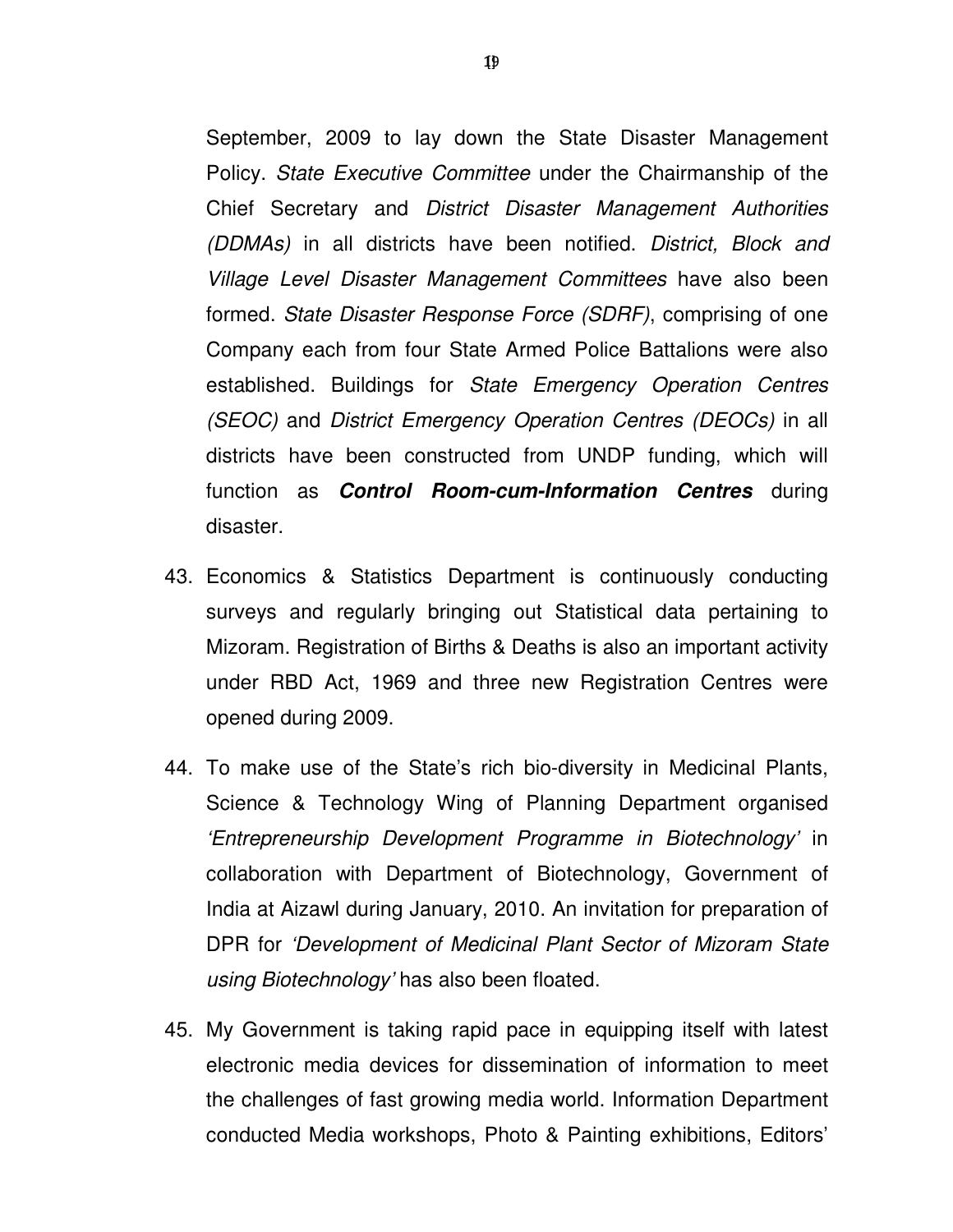conferences, Press visits, Press tours, Inter-District Journalist Tours, and Aizawl Darshan for elderly persons from interior villages. The spectacular **Mizoram State Tableau** presented at the **Republic Day Parade** in New Delhi was impressive.

- 46. During the past year, the Government Press has been modernised by installation of new printing machines and modern equipments. The Department of Printing & Stationeries is taking action to establish the first and only *Institute of Printing* in the North-East at Aizawl, for which DoNER had agreed to finance to the tune of Rs. 8.75 crores.
- 47. My Government has recently approved the establishment of two new Zila Sainik Welfare & Offices at Kolasib and Champhai, as well as establishment of Sainik School. My Government continues to pay Financial Assistance to World War-II veterans, Cash Awards to winners of Gallantry awards and Ex-Gratia to war widows and disabled soldiers at enhanced rates.

I have presented the highlights of my Government's policies and programmes, and the accomplishments. The Hon'ble Chief Minister will spell out further details in his Budget Speech.

This august House is the repository of the collective wisdom of the people of Mizoram. I hope all of you, regardless of the shades of the political spectrum to which you belong, will devote all your energies to generate new and constructive ideas for the States, and then find a way of turning these into realities.

I convey my best wishes to all of you, and I am sure your deliberations, will be extremely fruitful.

#### **KA LAWM E.**